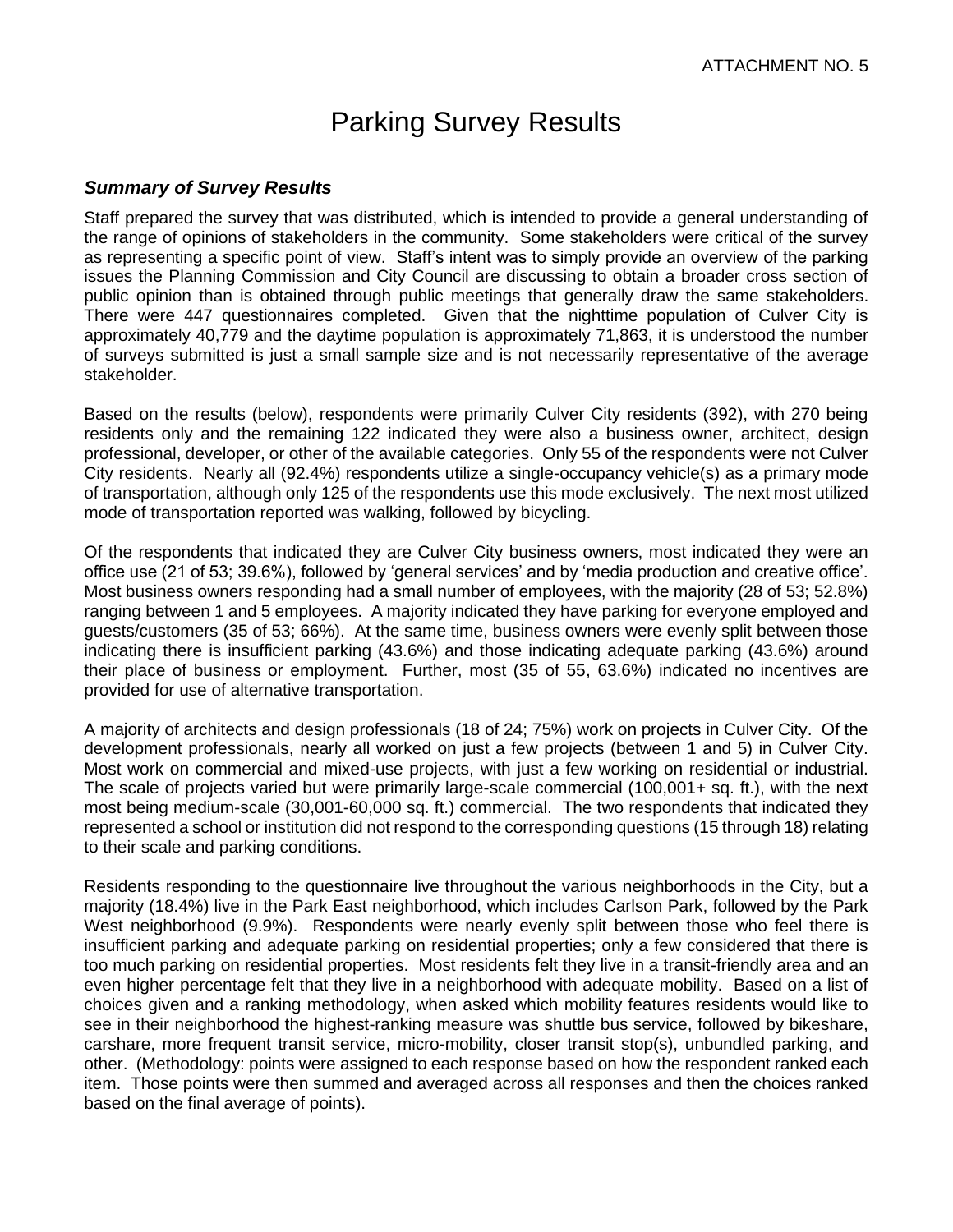Most respondents (61%) indicated there is insufficient parking in larger commercial centers, with very few indicating there is too much parking in such centers. Among residents, 62.8% indicated this response, while among non-residents 49% responded the same. For larger commercial centers, most respondents (50.7%) indicated there is an adequate supply of parking; 56.5% of residents and nonresidents responded in this manner. However, most non-residents (38%) indicated such centers have too much parking, while only 9.7% of residents agreed with that statement.

Regarding parking reductions, though most respondents strongly disagreed or disagreed (314 to 317 of 447) with reducing parking requirements in general; most (317 of 447) strongly disagreed or disagreed with general parking reductions for residential development. Conversely, only 22 to 23 percent (approximately 100 of 447) respondents agree, somewhat agree, or strongly agree with general parking reductions. A slight, but noticeable, shift is seen when asked about parking reductions for development near transit. Fewer respondents strongly disagree or disagree (222 to 233 of 447), while more somewhat agree, agree, and strongly agree with parking reductions for development near transit, than compared to the original prompt. Still, residential development was the least supported for parking reductions even when near transit. Similarly, respondents most (290 of 447, of which 270 are residents) strongly disagreed or disagreed with parking reductions for mobility measures most when associated with residential development. Further, of the respondents agreeing in some way with reductions for mobility measures, most agreed with this in the case of mixed-use development (170 to 195 of 447 respondents, of which 142 to 165 are residents), similar in trend to responses for general reductions and reductions near transit.

Responses to the statements regarding requiring TDM measures for different developments indicate a wider range of sentiment. Although most respondents strongly disagree or disagree with requiring TDM for any of the development types, it is significantly less so than for the parking reduction prompts. In addition, more of the respondents somewhat agree, agree, or strongly agree with requiring TDM measures than those that agree with parking reductions, particularly for large-scale commercial development. Specifically, 222 of 447 respondents disagreed (to some degree) with requiring TDM for large-scale residential development, 198 for large-scale commercial development, and 200 for largescale mixed-use development; of these respondents 206, 179, and 184 (respectively) are residents. Respondents that agreed in some form with requiring TDM for the 3 development types were 170, 195, and 188 of 447, while 142, 165 and 158, respectively, were residents.

Similarly, responses to the statements regarding implementing parking maximums for different developments indicate a wider range of sentiment, like the prompt regarding TDM. Although most respondents strongly disagree, it is significantly less so than for the parking reductions posed in the prior prompts. In addition, like the previous prompt, the large-scale residential development category received the most responses of strongly opposed. In summary, 140 of the 447 respondents agree (in some form) with implementing parking maximums for large-scale residential development, 142 for large-scale commercial development, and 147 for large-scale mixed-use development, of which 115, 117, and 121 (respectively) are residents. On the other hand, 239 of 447 respondents disagree (in some form) with implementing parking maximums for large-scale residential development, 232 for large-scale commercial development as well as for large-scale mixed-use development, of which 215, 208, and 209 (respectively) are residents.

One trend of note is that for these questions, responses from non-residents were more evenly spread; however, a higher percentage of these respondents favor parking reductions than residents. On the other hand, favorable responses decreased for requiring TDM measures and implementing parking maximums.

Lastly, respondents were asked to rank a preset list about what mobility measure(s) respondents would most like to see in new developments. The highest-ranking measure was bikeshare, followed by carshare, carpool/vanpool, shuttle bus service, ride-hail loading zone, TAP cards, end-of-trip facilities, micro-mobility, unbundled parking, and other. This was based on assigning points to each response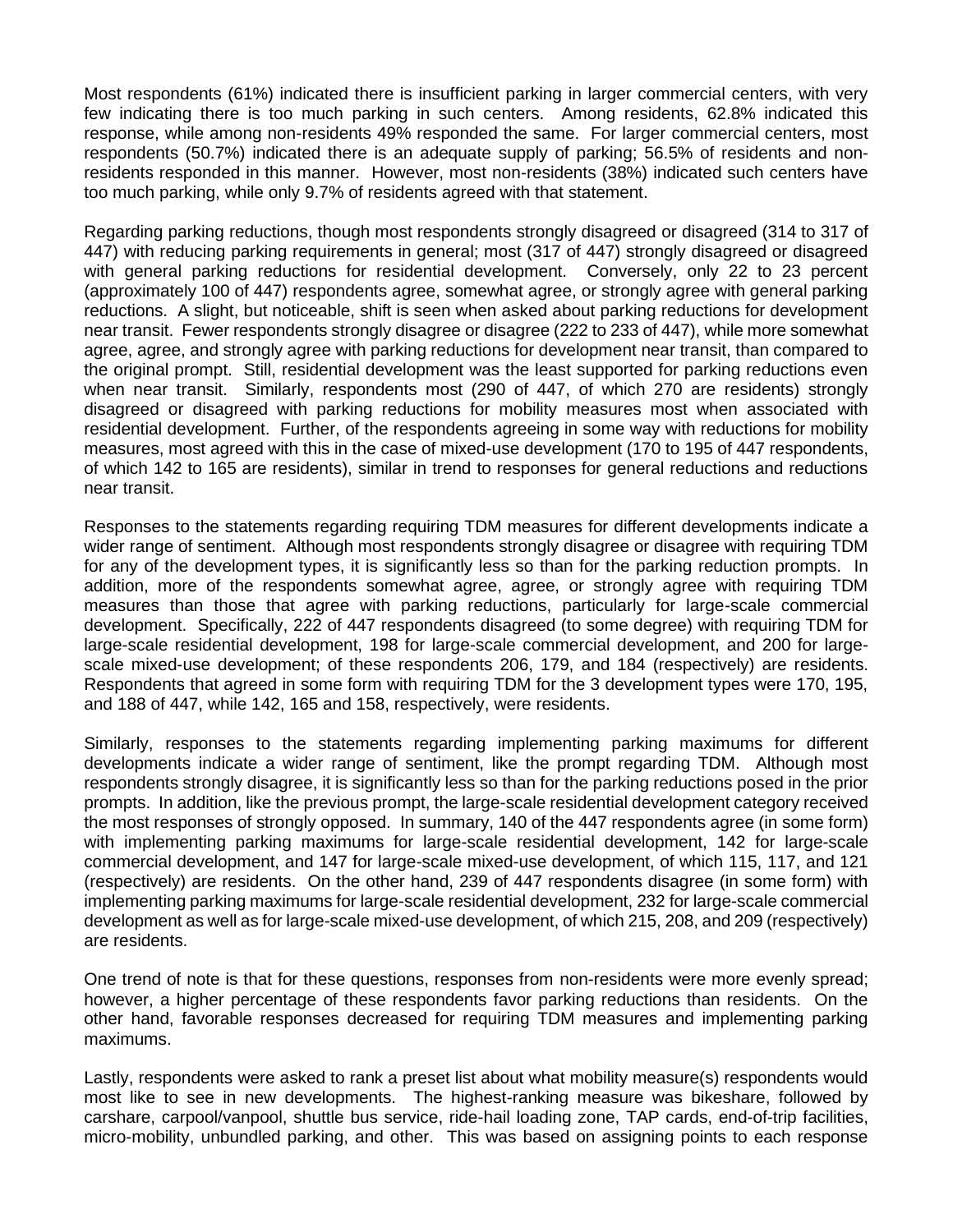based on how the respondent ranked each item; those points were then averaged across all responses and then the choices ranked based on the final average of points.

## *Survey Results/Responses*

**Section 1** – General Questions

Question 1 – Please provide your name and email (optional) Only 197 people provided this information

Question 2 – Please check all that apply to you below.

- $\circ$  I am a Culver City resident (392)
- $\circ$  I am a developer (14)
- o I am an architect or design professional (24)
- $\circ$  I am a Culver City business owner (53)
- $\circ$  I am an owner/landlord of commercial property within Culver City (30)
- $\circ$  I am a landlord of residential property within Culver City (54)
- $\circ$  I am an employee at a business located within Culver City (47)
- $\circ$  I represent a school or an institution (2)
- $\circ$  Other (30)

Question 3 – Which option best represents your gender identity?

- o Woman (205)
- o Man (219)
- o Non-binary (3)
- o Other (6)
- o No response (14)

Question 4 – What is your age range?

- o Under 18 (0)
- $0$  18-24 (7)
- $O$  25-34 (29)
- $\circ$  35-44 (64)
- $045-54(99)$
- $\circ$  55-64 (103)
- $\circ$  65+ (145)

Question 5 – What modes of transportation do you regularly use to get around? (check all that apply) "Regularly" means at least 3 times per week.

Single-Occupancy Vehicle means any type of vehicle whose only occupant is the driver (please note this refers to a status and usage, not the vehicle type)

- $\circ$  Single-Occupancy Vehicle (excluding carshare) (413)
- o Carpool/Vanpool (rideshare) (26)
- $\circ$  Ridehail services (Uber/Lyft) (50)
- $\circ$  Shared mobility services (carshare, bikeshare, scooter-share) (19)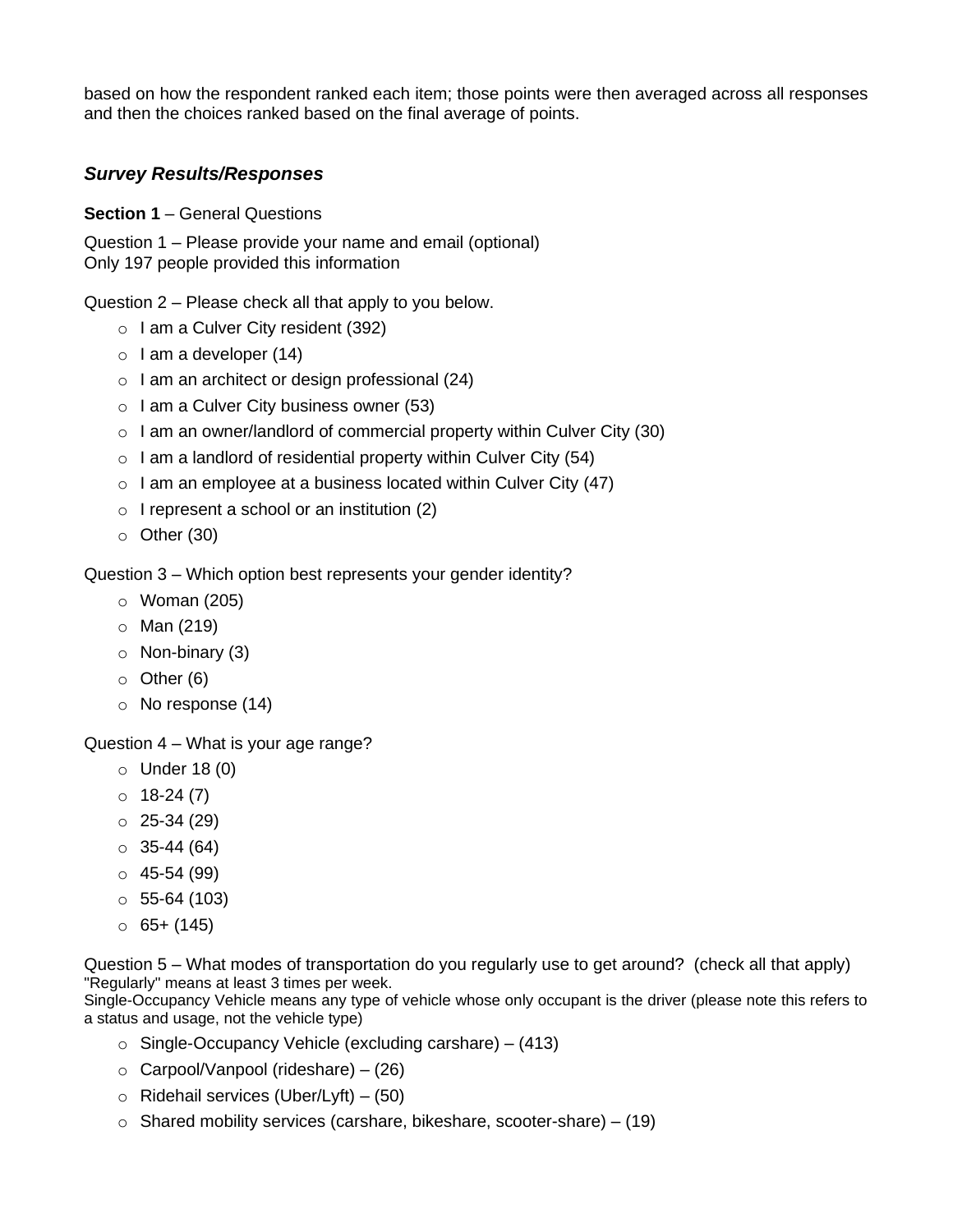- $O$  Bus/Rail (77)
- $O$  Bike (140)
- $\circ$  Walking (286)
- $\circ$  Personal micro-mobility (e-bike, e-scooter, skateboard) (21)
- $\circ$  Other (15)

**Section 2** – Business Owners (If you selected business owner in Question 2 above, please respond to questions 6 through 10 below (otherwise check Not Applicable to Question 6 and go to the next section).

Question 6 – What type of business do you have?

- $\circ$  Automobile sales, auto repair (0)
- $\circ$  Beauty salon, barber shop, nail salon, spa, etc.  $-$  (1)
- $\circ$  Daycare (child, adult) (0)
- $\circ$  Education (1)
- $\circ$  Fitness and studios (e.g. art, ballet, yoga, martial arts, etc.) (0)
- $\circ$  Hotel, motel (0)
- $\circ$  Manufacturing  $-$  (1)
- $\circ$  Media Production and creative office  $-$  (5)
- $\circ$  Medical (1)
- $\circ$  Office (accounting, architect, attorney, etc.) (21)
- $\circ$  Restaurant and food service (coffee shops, donut shops, juice shops, etc.) (2)
- $\circ$  Retail (except vehicle sales) (1)
- $\circ$  Other service (banks, check cashing, dry cleaners, pet daycare, tailor, etc.) (6)
- $\circ$  Other (14)

Question 7 – How many people do you employ?

- $\circ$  None (13)
- $0 \quad 1-5-(28)$
- $\circ$  6-10 (7)
- $0$  11-24 (4)
- $O$  25-49 (1)
- $\circ$  50-100 (0)
- $\circ$  More than  $100 (0)$

Question 8 – Do you have parking for everyone employed and guests/customers?

- o Yes (35)
- o No (17)
- o No response (1)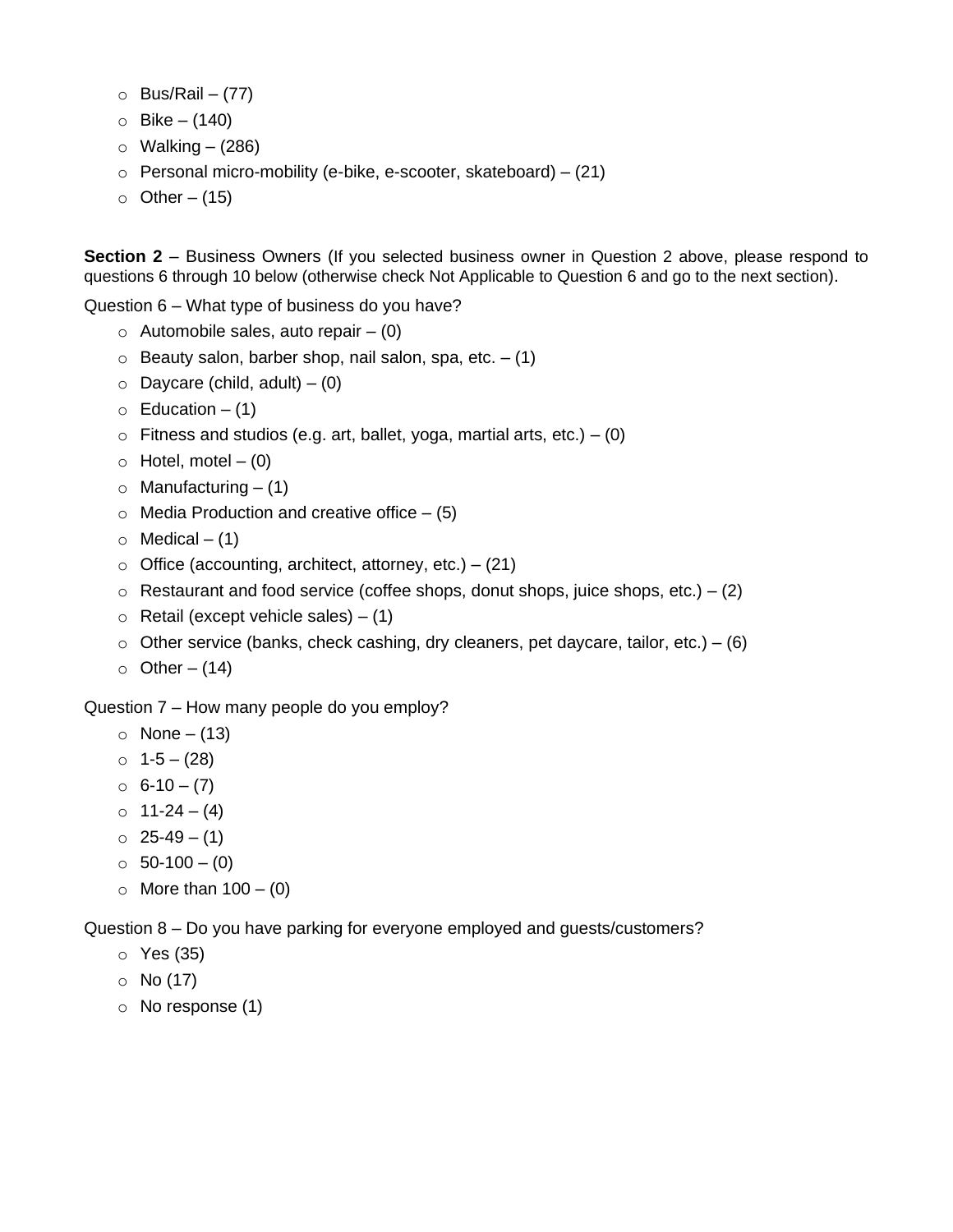Question 9 – What is your opinion of the current parking supply around your Culver City business or place of employment?

- $\circ$  There is insufficient parking around my business or place of employment (23)
- $\circ$  There is an adequate supply of parking around my business or place of employment (23)
- $\circ$  There is too much parking around my business or place of employment (6)
- o No response (1)

Question 10 – Are employees provided with incentives for use of alternative transportation?

- $O$  No (35)
- $\circ$  Yes, I provide transit subsidies (e.g. Tap cards, etc.) (5)
- $\circ$  Yes, I provide a parking space cash-out program  $-$  (1)
- $\circ$  Yes, I provide priority carpool/vanpool parking  $-$  (0)
- $\circ$  Yes, I provide other incentives (6)
- o No response (6)

**Section 3** – Architects, Design Professionals, and Developers (If you selected architect, design professional, or developer, in Question 2 above, please respond to questions 11 through 14 below (otherwise check Not Applicable and go to the next section).)

Question 11 – If you are an architect or other design professional, do you work on projects in Culver City?

- $\circ$  Yes (18)
- $O$  No (6)

Question 12 – If you are a developer, how many projects have you developed in Culver City?

- $\circ$  None (2)
- $0 \quad 1-5-(12)$
- $\circ$  6-10 (1)
- $0 11-20 (0)$
- $O$  21-35 (0)
- $\circ$  More than 35 (0)

Question 13 – What types of projects have you developed? (check all that apply)

- $\circ$  Residential (3)
- $\circ$  Commercial (11)
- $\circ$  Industrial (manufacturing, warehouse, distribution, etc.) (1)
- $\circ$  Mixed-Use (residential with commercial) (7)

Question 14 – How large are the projects you've developed? (select all that apply)

- $\circ$  Residential: 0-3 dwelling units  $-$  (2)
- $\circ$  Residential: 4-9 dwelling units  $-$  (0)
- $\circ$  Residential: 10+ dwelling units (4)
- $\circ$  Commercial: up to 5,000 sq. ft. (0)
- $\circ$  Commercial: 5,001 15,000 sq. ft. (3)
- $\circ$  Commercial: 15,001 30,000 sq. ft. (1)
- $\circ$  Commercial: 30,001 60,000 sq. ft. (5)
- $\circ$  Commercial: 60,001 100,000 sq. ft. (2)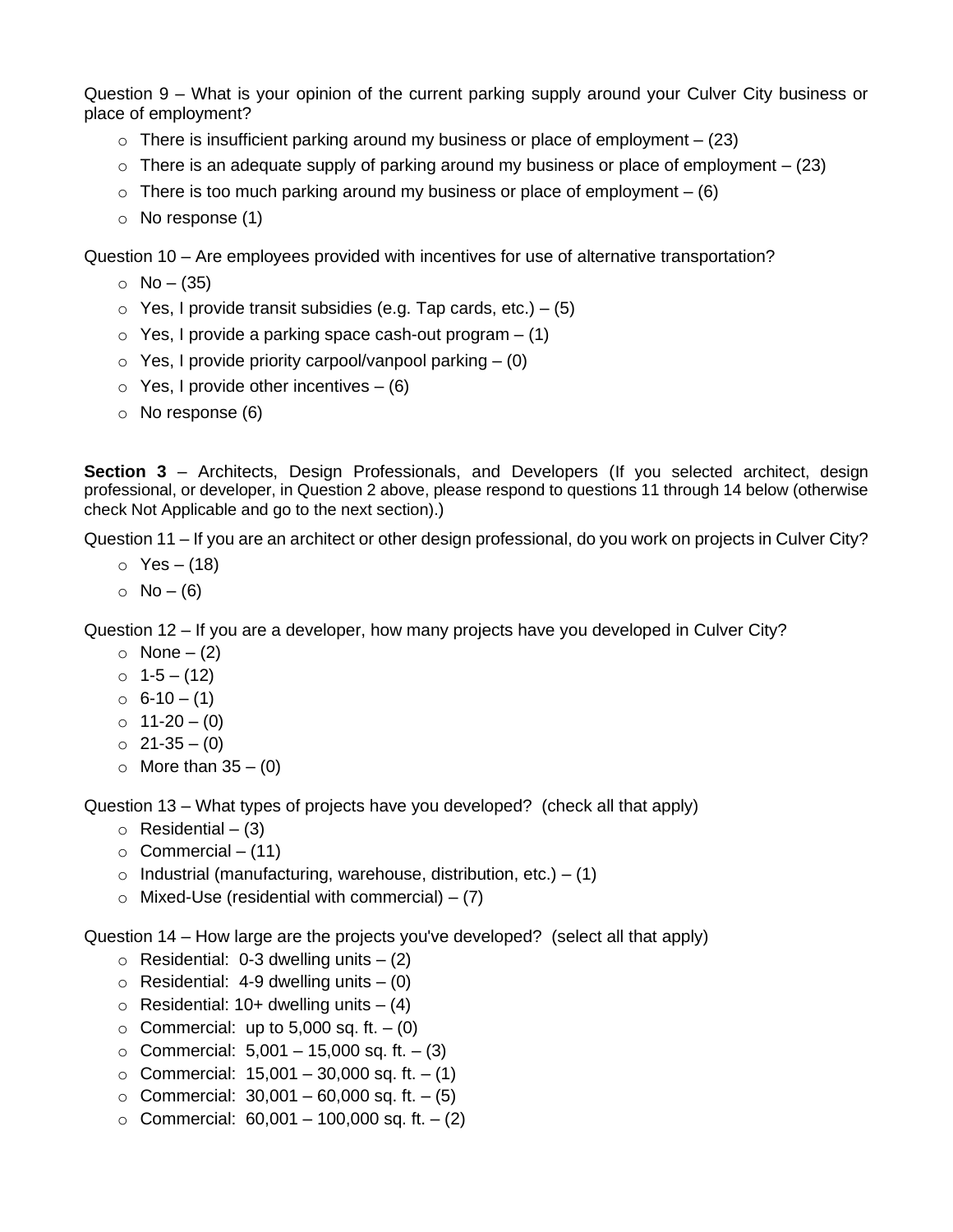- $\circ$  Commercial: 100,001+ (9)
- $\circ$  Mixed-Use: containing up to 10 dwelling units  $-$  (0)
- $\circ$  Mixed-Use: containing 11 to 35 dwelling units  $-$  (1)
- $\circ$  Mixed-use: containing 36 to 65 dwelling units  $-$  (1)
- $\circ$  Mixed-use: containing 65 to 100 dwelling units  $-$  (0)
- $\circ$  Mixed-use: containing 101+ dwelling units (4)

**Section 4** – Schools and Institutions (If you represent a school or an institution, in Question 2 above, please respond to questions 15 through 18 below (otherwise check Not Applicable to Question 15 and go to the next section).)

Question 15 – How many people are employed?

- o 0-10
- $0.11 24$
- $O 25 49$
- $\circ$  50-100
- o More than 100

Question 16 – Are employees provided with parking?

- o Yes, parking is provided free of charge
- $\circ$  Yes, parking is provided for a fee
- o No

Question 17 – Are students provided with parking?

- o Yes, parking is provided free of charge
- o Yes, parking is provided for a fee
- o No

Question 18 – Do you have a robust bus/van/shuttle program?

- o Yes
- o No

The two respondents indicating they represented a school or institution did not respond to questions 15 through 18 in the corresponding section above.

**Section 5** – Culver City Residents (If you selected 'Culver City resident' in Question 2 above, please respond to questions 19 through 23 below (otherwise check Not Applicable to Question 19 and go to the next section).)

Question 19 – What Culver City neighborhood do you live in?

- $\circ$  Blair Hills (7)
- $\circ$  Blanco/Culver Crest (29)
- $\circ$  Clarkdale (26)
- $\circ$  Culver West (18)
- $\circ$  Downtown (19)
- $\circ$  Expo/TOD District (5)
- $\circ$  Fox Hills (13)
- $\circ$  Lucerne/Higuera (23)
- $\circ$  McLaughlin (12)
- $\circ$  McManus (17)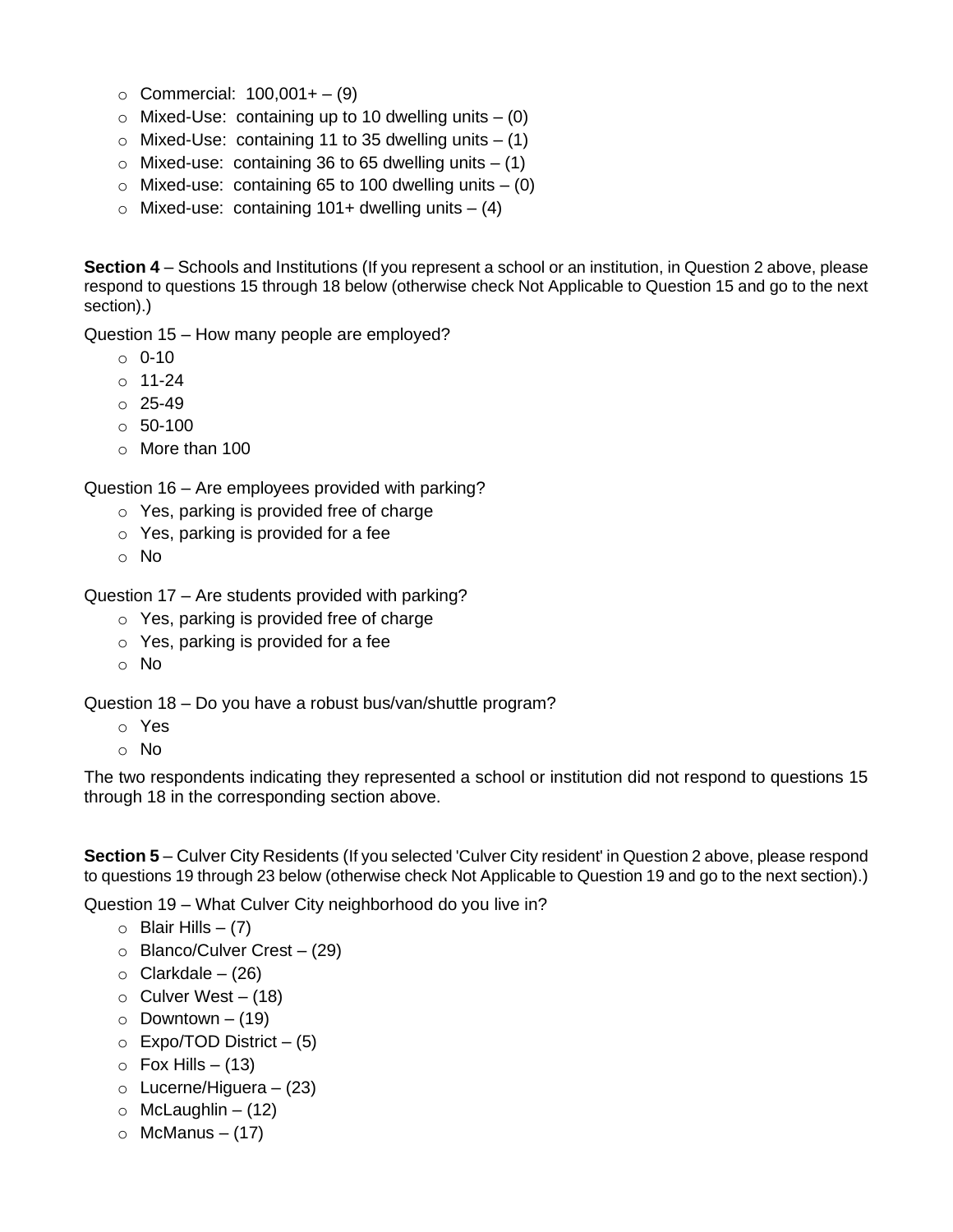- $\circ$  Park East (including Carlson Park) (72)
- $\circ$  Park West (39)
- $\circ$  Studio Village (29)
- $\circ$  Sunkist Park (32)
- o Washington Culver (incl Studio Estates) (15)
- $\circ$  Other (34)

Question 20 – What is your opinion of the current parking supply in your Culver City residential neighborhood?

- $\circ$  There is insufficient parking on residential properties  $-$  (185)
- $\circ$  There is an adequate supply of parking on residential properties  $-$  (177)
- $\circ$  There is too much parking on residential properties  $-$  (27)
- $\circ$  No response (3)

Question 21 – Do you feel you live in a transit-friendly area? (An area that is comfortable, safe, and convenient for transit riders)

- $\circ$  Yes (226)
- $O$  No (157)
- $\circ$  No response (9)

Question 22 – Do you live in a neighborhood with adequate mobility (such as bike lanes, etc.)?

- $\circ$  Yes (227)
- $O$  No (106)
- $\circ$  No response (9)

Question 23 – If you could have more transportation infrastructure and/or mobility measure(s) near or at your place of residence, which would you most like to see? Please rank the following options (1=higher priority and 10=lower priority):

- 1. Bikeshare
- 2. Carshare
- 3. Micro-mobility (electric bikes/scooters, skateboard parking, etc.)
- 4. Shuttle bus service
- 5. Unbundled parking (parking spaces leased separately from the residential unit)
- 6. Closer transit stop(s)
- 7. More frequent transit service
- 8. Other

The above shows the final rankings after participants responded to this prompt.

## **Section 6** – Parking and Mobility

Question 24 – What is your opinion of the current parking supply for buildings along commercial corridors? (Examples of commercial corridors include but are not limited to Washington Blvd., Sepulveda Blvd., Culver Blvd., and Jefferson Blvd.)

- $\circ$  There is insufficient parking on properties along the City's commercial corridors (273; 246 are residents)
- $\circ$  There is an adequate supply of parking along the City's commercial corridors (133; 119 are residents)
- $\circ$  There is too much parking along the City's commercial corridors (41; 27 are residents)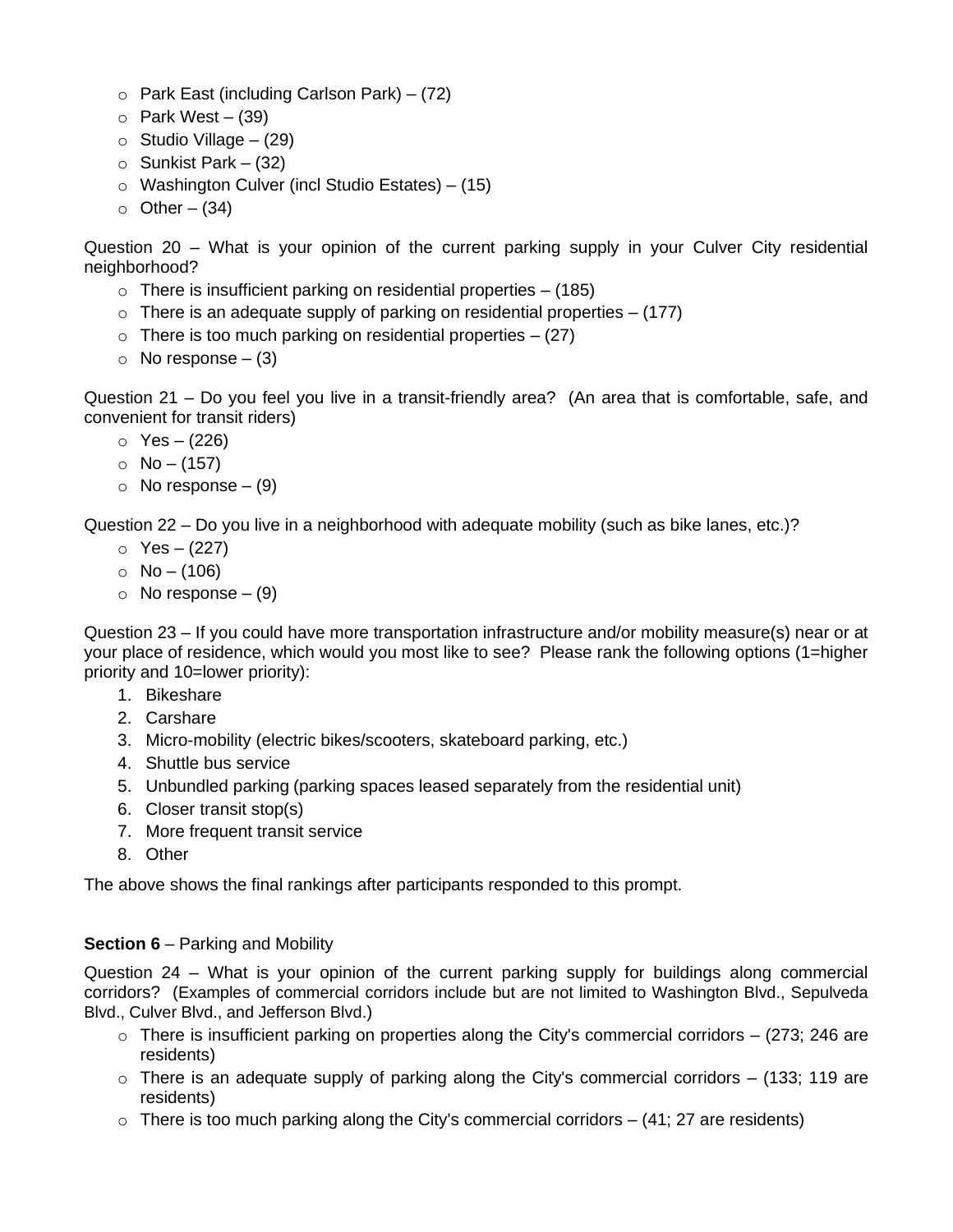Question 25 – What is your opinion of the current parking supply for buildings in larger commercial centers? (Examples of commercial centers include the Westfield Mall, Culver Center, and Studio Village Shopping Center.)

- $\circ$  There is insufficient parking in larger commercial centers (161)
- $\circ$  There is an adequate supply of parking in larger commercial centers  $-$  (227)
- $\circ$  There is too much parking in larger commercial centers (59)

Question 26 – Please rate the following statements. I support reducing parking requirements for:

|                                                                   |          | Strongly<br><b>Disagree</b> | <b>Disagree</b> | Unsure | Somewhat<br>Agree | Agree | Strongly<br>Agree |
|-------------------------------------------------------------------|----------|-----------------------------|-----------------|--------|-------------------|-------|-------------------|
| All new residential<br>development                                | Resident | 262                         | 31              | 24     | 20                |       | 38                |
|                                                                   | Non-res  | 18                          | 6               |        |                   |       |                   |
| All new commercial<br>development                                 | Resident | 247                         | 43              | 30     | 16                | 19    | 37                |
|                                                                   | Non-res  | 19                          | 5               | 3      |                   |       | 19                |
| All new mixed-use<br>(commercial with<br>residential) development | Resident | 252                         | 39              | 26     | 16                | 21    | 38                |
|                                                                   | Non-res  | 17                          |                 |        |                   |       | 20                |

o Item 1: 62.6%, 8.3%, 6.3%, 4.9%, 5.6%, 12.3% - Most strongly disagree

 $\circ$  Item 2: 59.5%, 10.7%, 7.4%, 4%, 5.8%, 12.5% - Most strongly disagree

o Item 3: 60.2%, 10.3%, 6.5%, 4%, 6%, 13% - Most strongly disagree

Question 27 – Please rate the following statements. I support reducing parking requirements for:

|                                                                                                              |          | Strongly<br><b>Disagree</b> | <b>Disagree</b> | Unsure         | Somewhat<br>Agree | Agree | Strongly<br>Agree |
|--------------------------------------------------------------------------------------------------------------|----------|-----------------------------|-----------------|----------------|-------------------|-------|-------------------|
| All new residential<br>development if within<br>close proximity to transit                                   | Resident | 218                         | 54              | 24             | 29                | 20    | 47                |
|                                                                                                              | Non-res  | 15                          | 5               | 3              | 3                 | 6     | 23                |
| All new commercial<br>development if within<br>close proximity to transit                                    | Resident | 208                         | 51              | 27             | 34                | 23    | 49                |
|                                                                                                              | Non-res  | 14                          | 6               | $\overline{4}$ | $\overline{2}$    | 6     | 23                |
| All new mixed-use<br>(commercial with<br>residential) development<br>if within close proximity to<br>transit | Resident | 211                         | 50              | 24             | 38                | 22    | 47                |
|                                                                                                              | Non-res  | 14                          | 6               | 4              | 4                 | 3     | 24                |

 $\circ$  Item 1: 52.1%, 13.2%, 6%, 7.2%, 5.8%, 15.7% - Most strongly disagree

 $\circ$  Item 2: 49.7%, 12.8%, 6.9%, 8.1%, 6.5%, 16.1% - Most strongly disagree, but not the majority

o Item 3: 50.3%, 12.5%, 6.3%, 9.4%, 5.6%, 15.9% - Most strongly disagree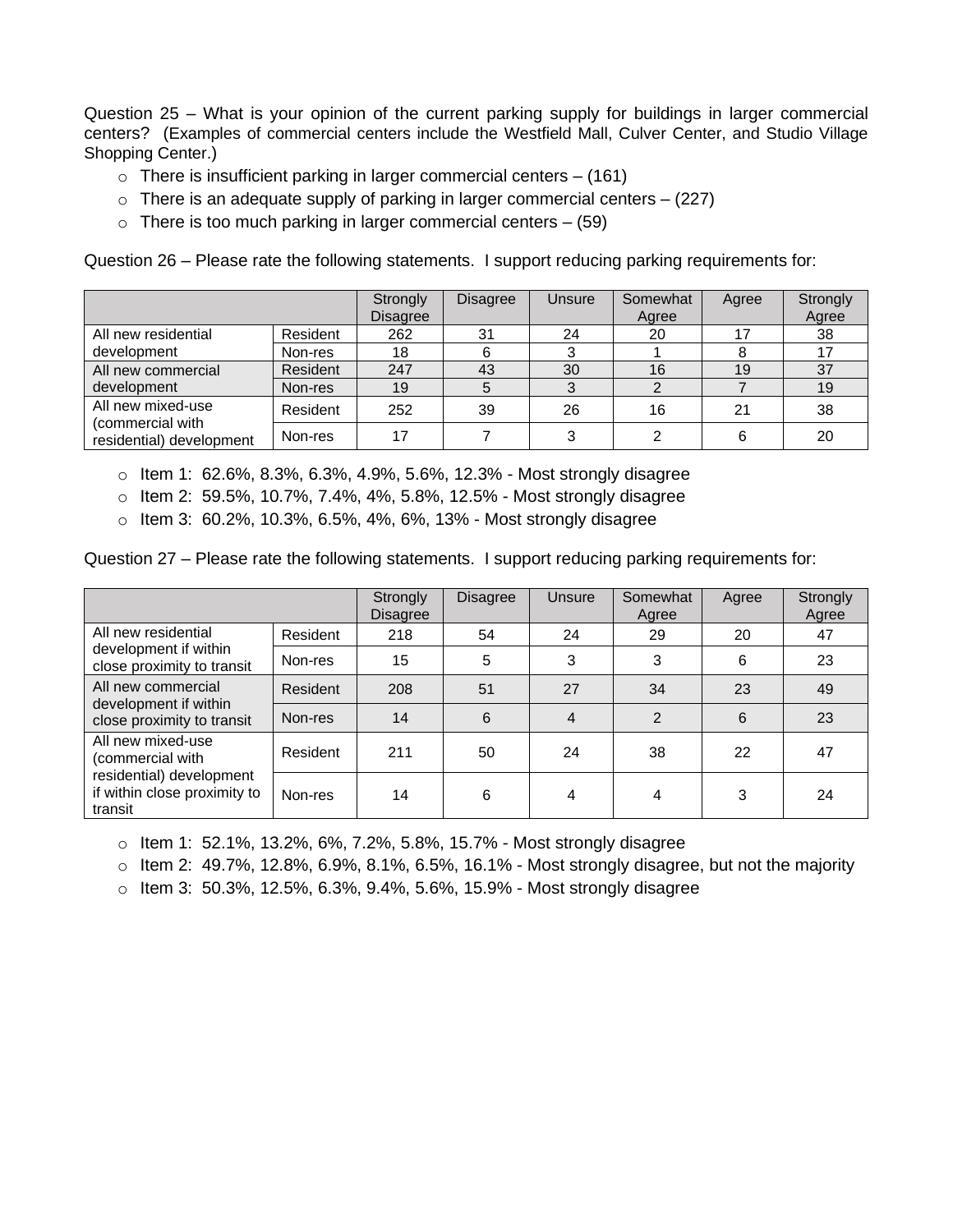Question 28 – Please rate the following statements. I support reducing parking requirements for:

|                                                                                                                       |          | Strongly<br><b>Disagree</b> | <b>Disagree</b> | Unsure | Somewhat<br>Agree | Agree | Strongly<br>Agree |
|-----------------------------------------------------------------------------------------------------------------------|----------|-----------------------------|-----------------|--------|-------------------|-------|-------------------|
| All new residential<br>development if the project<br>incorporates mobility<br>measures                                | Resident | 215                         | 56              | 24     | 24                | 30    | 43                |
|                                                                                                                       | Non-res  | 15                          | 4               | 3      | 7                 | 7     | 19                |
| All new commercial<br>development if the project<br>incorporates mobility<br>measures                                 | Resident | 201                         | 54              | 35     | 32                | 24    | 46                |
|                                                                                                                       | Non-res  | 15                          | 4               | 3      | 9                 | 6     | 18                |
| All new mixed-use<br>(commercial with<br>residential) development<br>if the project incorporates<br>mobility measures | Resident | 210                         | 46              | 28     | 35                | 27    | 46                |
|                                                                                                                       | Non-res  | 15                          | 4               | 4      | 9                 | 5     | 18                |

o Item 1: 51.5%, 13.4%, 6%, 6.9%, 8.3%, 13.9% - Most strongly disagree

 $\circ$  Item 2: 48.3%, 13%, 8.5%, 8.5%, 7.4%, 14.3% - Most strongly disagree, but not the majority

o Item 3: 50.3%, 11.2%, 7.2%, 8.9%, 8.1%, 14.3% - Most strongly disagree

Question 29 – Please rate the following statements. I support requiring Transportation Demand Management (TDM) measures for:

(TDM is the alteration of travel behavior through programs of incentives, services, and policies. TDM addresses alternatives to single occupancy vehicles such as carpooling and vanpooling, and changes in work schedules that move trips out of the peak period or eliminate them altogether.

Examples of "large-scale" development include, but are not limited to, the following:

Residential: Multi-unit residential (10 or more dwelling units)

Commercial: Platform, 8777 Washington Blvd

Mixed-use: Ivy Station, Access Culver City, the Haven, the Oliver, the Lucky)

|                                                                            |          | Strongly<br><b>Disagree</b> | <b>Disagree</b> | Unsure | Somewhat<br>Agree | Agree | Strongly<br>Agree |
|----------------------------------------------------------------------------|----------|-----------------------------|-----------------|--------|-------------------|-------|-------------------|
| New large-scale<br>residential development                                 | Resident | 163                         | 38              | 49     | 40                | 42    | 60                |
|                                                                            | Non-res  | 16                          | 5               | 6      | 6                 | 10    | 12                |
| New large-scale<br>commercial development                                  | Resident | 147                         | 32              | 48     | 39                | 58    | 68                |
|                                                                            | Non-res  | 14                          | 2               |        |                   | 8     | 15                |
| New large-scale mixed-<br>use (commercial with<br>residential) development | Resident | 151                         | 33              | 50     | 35                | 56    | 67                |
|                                                                            | Non-res  | 14                          | ົ               |        | 9                 | 6     | 15                |

 $\circ$  Item 1: 40%, 9.9%, 12.3%, 10.3%, 11.6%, 16.1% - Most strongly disagree, but not the majority

 $\circ$  Item 2: 36%, 7.6%, 12.8%, 10.3%, 14.8%, 18.6% - Most strongly disagree, but not the majority

 $\circ$  Item 3: 36.9%, 7.8%, 13.2%, 9.8%, 13.9%, 18.3% - Most strongly disagree, but not the majority